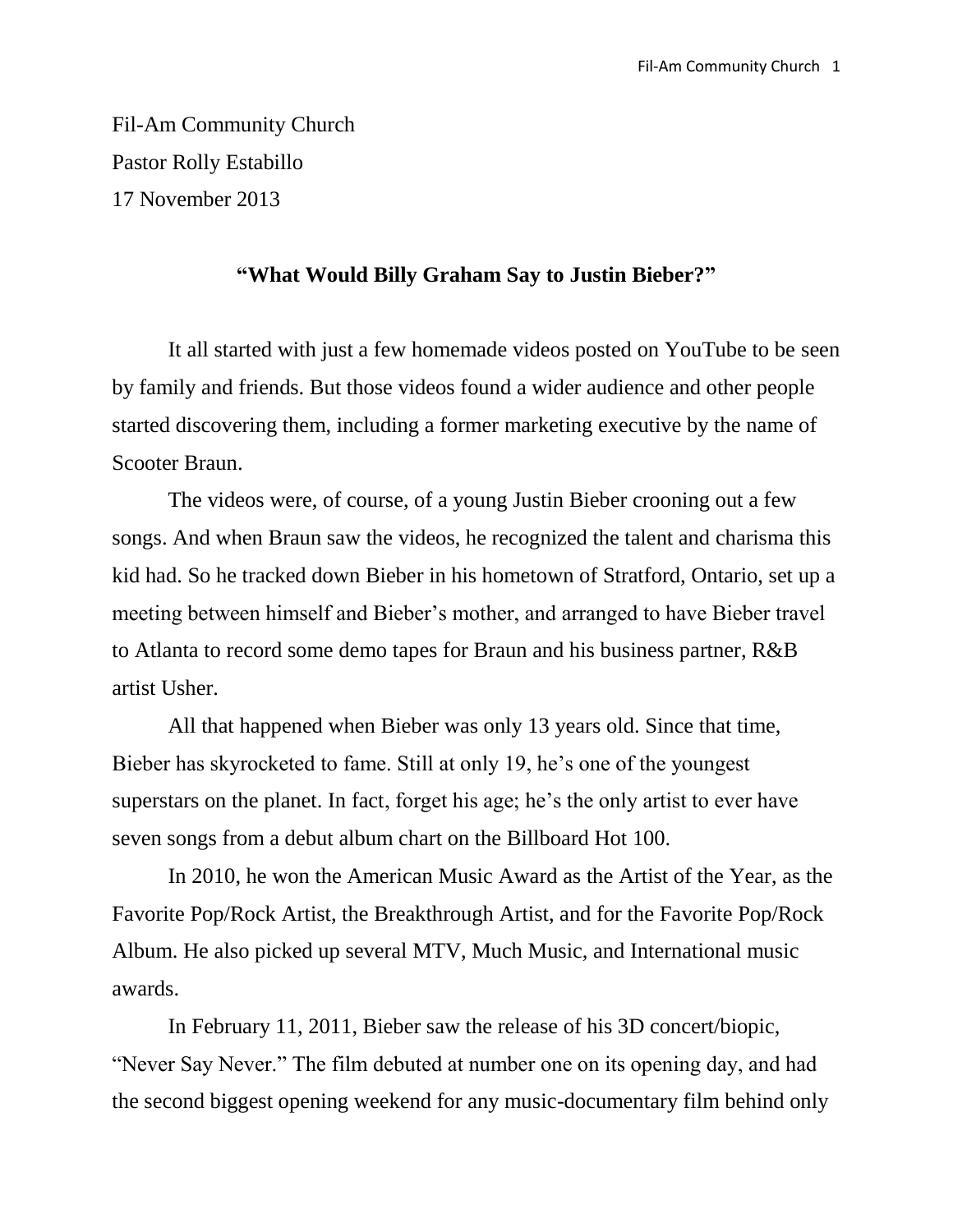a Hannah Montana/Miley Cyrus 3D film from 2008. And even then, it nearly matched its totals.

On November 23, 2012, Bieber was presented with the Queen Elizabeth II Diamond Jubilee Medal by the Prime Minister of Canada, Stephen Harper. Then on May 17, 2013, Bieber received a Diamond award from the Recording Industry Association of America (RIAA) to recognize his single "Baby" as the highest-certified digital song of all time, but later it was replaced by "Gangnam Style" of Psy. Oops.

Even if you're not a fan and even if you're not into his music, you can't deny that Justin Bieber is a star. He has established his place in pop culture, and has millions of fans all over the world. It's been quite a journey for the Canadian kid born to a teenaged-mom and raised in a single parent low-income home.

This morning, we're continuing our "What Would Billy Graham Say" message series, and obviously today we're talking about what Billy Graham would say to Justin Bieber. I'm going to give you four things that I think Graham would say to him, and you can use your notes to follow along and fill in the blanks.

The first thing I think Graham would say is

# **1. Remember to set a positive example for others.**

The music industry really pays attention to image. Justin Bieber regularly received coaching on how to handle his fame and public image. Usher even appointed his former assistant to become Bieber's personal stylist, and he went on to create Bieber's streetwise look complete with hoodies, baseball caps, dog chains, and flashy sneakers.

Bieber's image is important because he has millions of fans who follow everything he says and does, including over 6 million fans who follow his every move on Twitter. Like when he got a haircut one time, it was major news for many adoring teenagers. We would think that only girls swoon over him. But some boys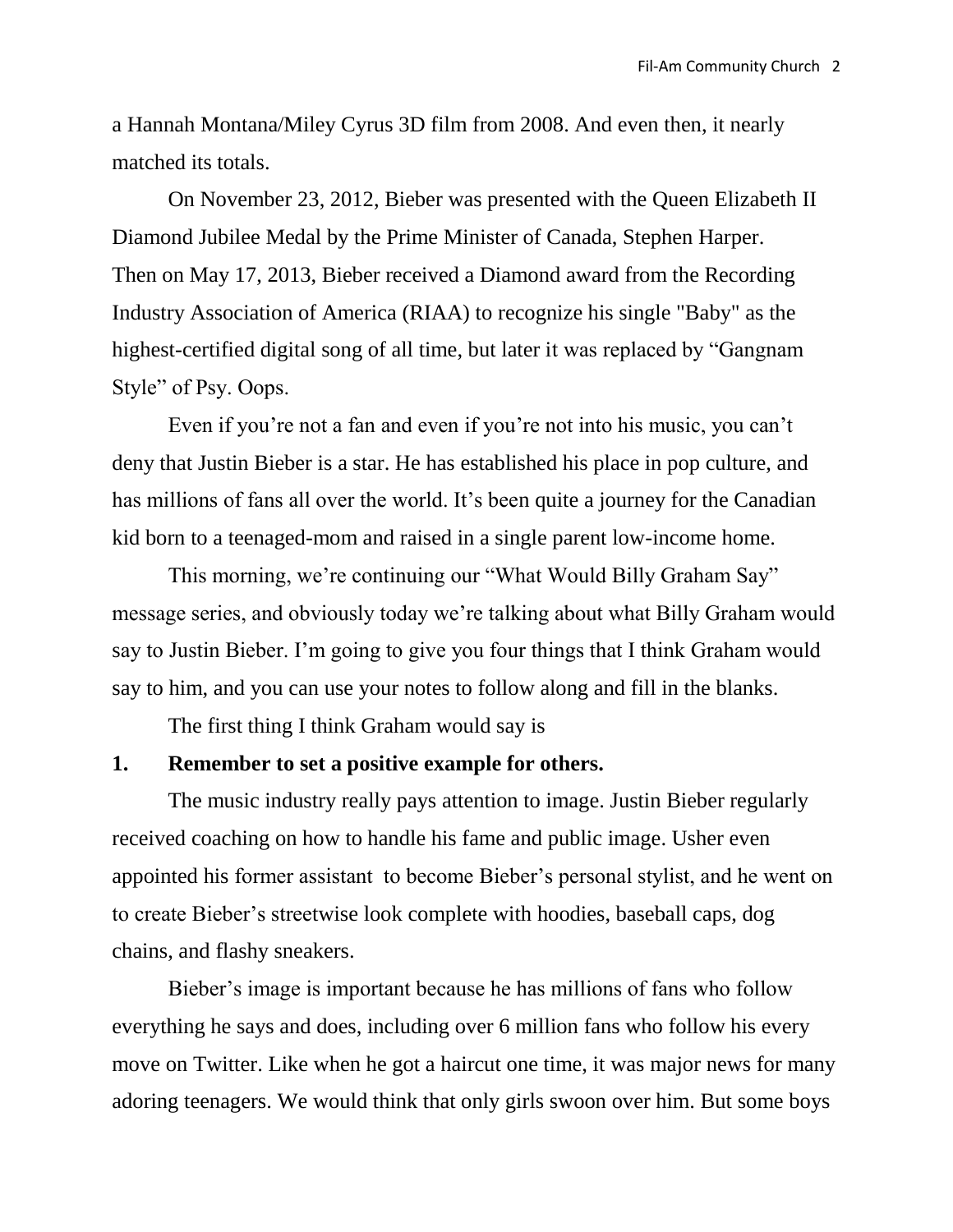want to be like him and look like him. I guess they're thinking that's one way to attract girls. And so, many cut their hair like him. They want to imitate what their idol does. Let me see, do we have any Justin Bieber look-alikes here? From our young people? How about our oldies?

But you know, that's not new. I remember when the young Sharon Cuneta was so famous in the Philippines many years ago. I think I was only 10 years old. Plus 20. Young girls wanted to have a hair like hers. Including my little sister. But not me.

Now, those are kind of silly things. But the words and the actions and the worldviews of people in the spotlight are not so trivial. What they say and what they do can shape attitudes and direct a culture. So I think Billy Graham would say to Bieber, "You can set a good example, or you can set a bad example. But the best example you could set would be to follow the example of Jesus."

In the New Testament, Paul understood this. As an apostle… as a church leader… Paul knew that he was in the spotlight. He knew that people were watching everything he said and did. But Paul didn't squirm at that thought. He didn't shrug it off or downplay it. Instead, he accepted the reality of it and chose to take the responsibility seriously. As he told the Christians in the city of Corinth…

#### **1 Corinthians 11:1 (NIV)**

#### *"Follow my example, as I follow the example of Christ."*

Underline the phrase "as I follow" in your Bible. Even if it's the church Bible. Because this is important. Not only did Paul know that people were following him; he also knew who he was following himself.

Here's another verse. This is advice that Paul gave to Timothy. At the time, Timothy was just a young man—a rookie pastor—and Paul thought it was important to remind Timothy that even though he was young, he could still be an example to others.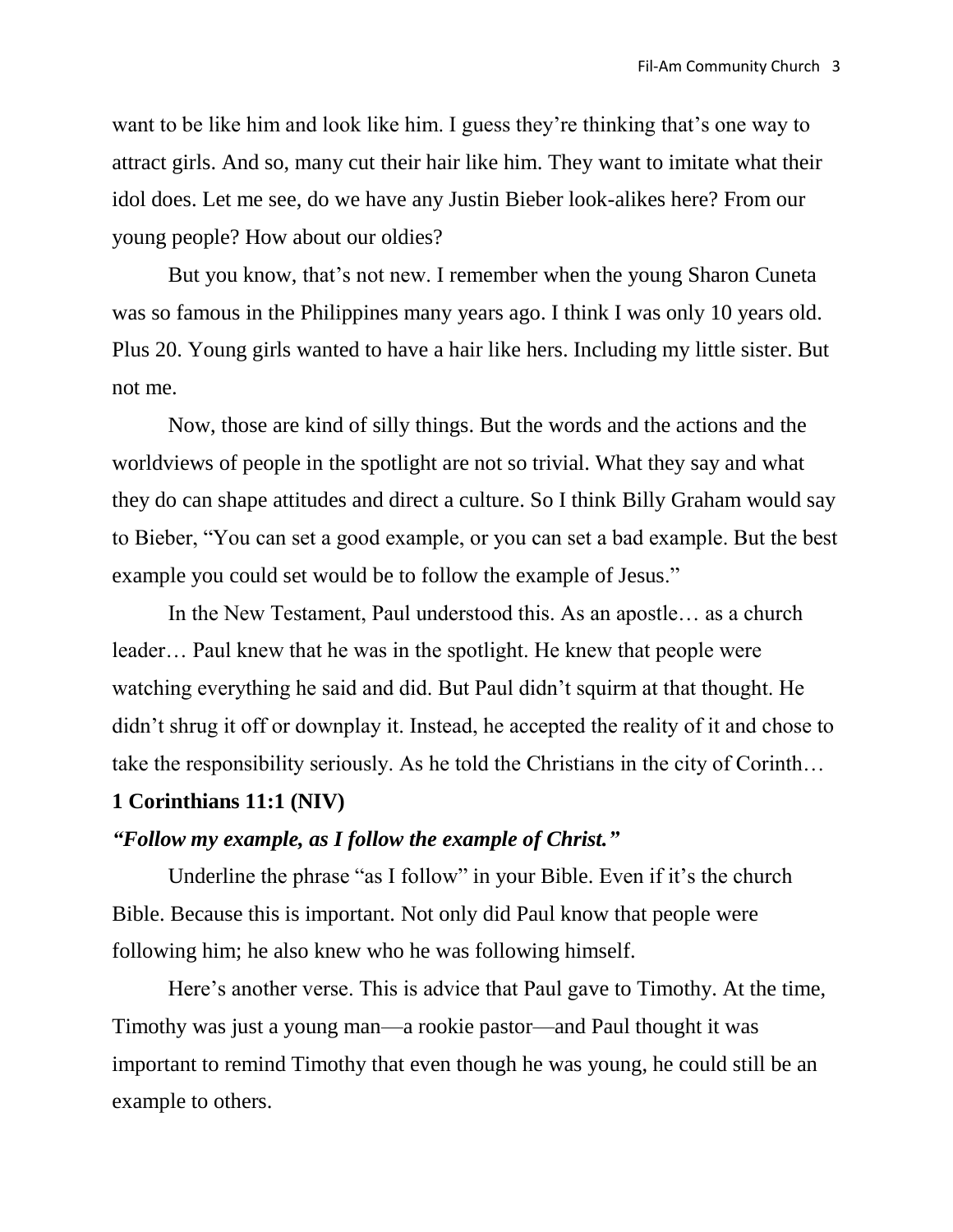#### **1 Timothy 4:12 (NLT)**

# *"Be an example to all believers in what you say, in the way you live, in your love, your faith, and your purity."*

Now let me talk to parents for a minute. Parents, remember that you are setting the example for your children. What habits do you have and what are they teaching your children? What good habits do you have, and what bad habits do you have?

How about how and where you spend your money? What are you teaching your children about what's really important to you? Where do you invest your time? Where do you invest your energy? How do you treat other people? How are you living out your faith? What kind of example are you setting?

You know, your kids don't become what you say; they become what they see. The example you set for them speaks a lot louder than the words you say.

For example, a child that grows up in a violent home is 6 times more likely to grow up and treat their spouse with violence. When children themselves are the target of violence in the home, they are 12 times more likely to use violence with their own kids.

Another example, if mom and dad both attend church, the child has a 72% likelihood to attend church as an adult themselves. If only dad goes to church, the likelihood that the kid will continue to attend church drops to 55%. And if only mom attends, it drops to 15%. And if neither parent attends, then only 6% of those kids will grow up and become part of a church. So what kind of example do you set for your kids? How do you treat each other—with respect or with contempt? How do you treat your spouse, and how do you treat your children? What are your priorities? Does God play a prominent role in your life, or do you reserve Him just for when you come to church?

I've been picking on parents, but the truth is we all convey a variety of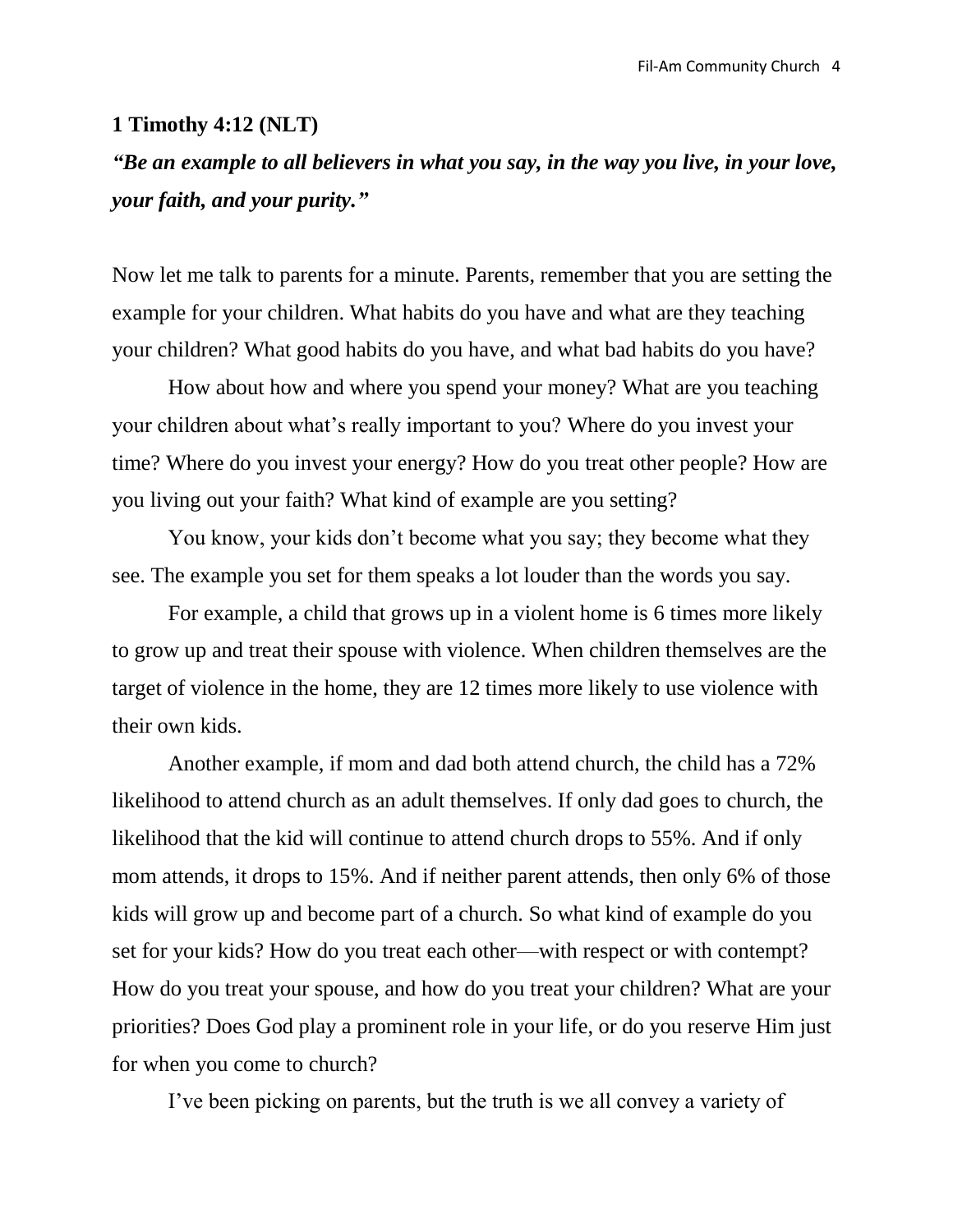messages in everything we say and do. We all have people who admire us and look to us as an example to follow. So what kind of example are you setting? And I'm not talking about being perfect… none of us are perfect. But do you aspire to set the best example possible?

Can you say the same thing that Jesus said to His followers… ?

# **John 13:15 (NIV)**

# *"I have set you an example that you should do as I have done for you."*

I believe Graham would say to Justin Bieber as well as to you and me, "Remember that you are setting an example for others. And the best example you can set would be to follow the example of Jesus."

Secondly, I think Billy Graham would tell Justin…

# **2. Use your success to do good by helping others.**

Since Justin Bieber does have so many admirers and has achieved so much success, he's in a unique position to do some good. And to his credit, Bieber recognizes this. In an interview with the Associated Press in 2011, he said…

# **"Hollywood is ... a scary place. There's a lot going on, there's a lot of bad things, but there's also a lot of good things. I'm able to live my dream, I'm able to do a lot of good things ..."**

~ Justin Bieber in an interview with The Associated Press

In an industry where so many people try to acquire as much as they can to serve their own pleasures, it's so refreshing to hear someone say that they want to use their success to do good things that will benefit others.

Now, I understand you're not likely to ever have the kind of fame or resources that Justin Bieber has. But whatever you do have… whatever level of success you have achieved in life… can you use it to do good? Can you do good deeds that are going to benefit other people and are going to bring glory to God?

You know, many of us are familiar with the words of Jesus where He talked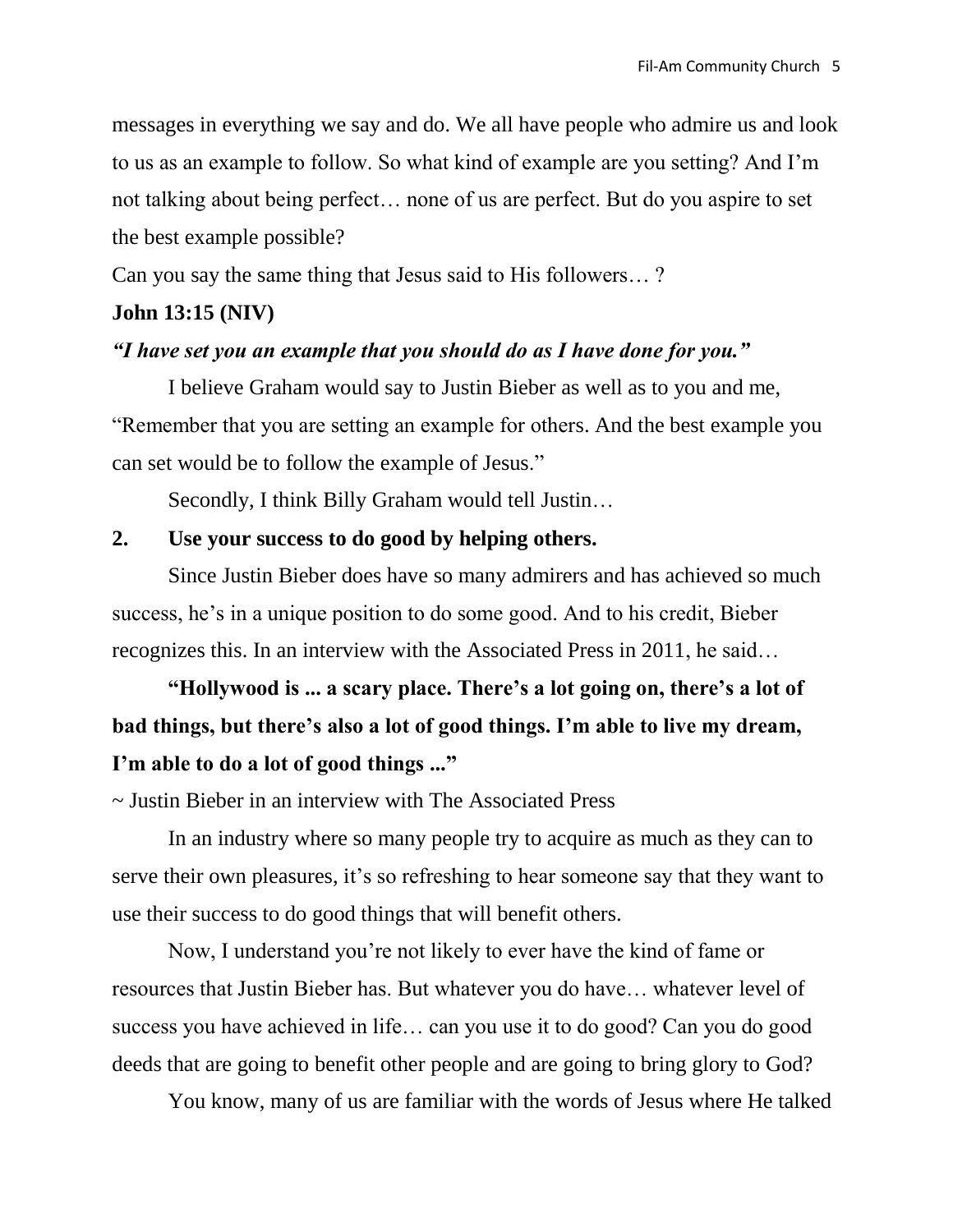about doing your good deeds in secret, to the point that your left hand doesn't even know what your right hand is doing. That's in Matthew chapter six. But in the previous chapter, Jesus talked about how it's okay to do good deeds in a way that people see what you're doing and it's not only done in secret. Take a look…

#### **Matthew 5:14-16 (NLT)**

*"You are the light of the world—like a city on a hilltop that cannot be hidden. No one lights a lamp and then puts it under a basket. Instead, a lamp is placed on a stand, where it gives light to everyone in the house. In the same way, let your good deeds shine out for all to see, so that everyone will praise your heavenly Father."*

So in Matthew six, Jesus says to do good deeds in secret. But here He talks about doing good deeds for everyone to see. What's the difference?

The difference is the motivation. Take another look at these verses… "Let your good deeds shine out for all to see…" why? "So that everyone will praise your heavenly Father." So in one instance, Jesus talks against doing good things only for selfish reasons for the praise and recognition you can gain from it. And in this instance, He says it's okay to do good deeds publicly if you are doing them to show people how good God is and to direct people toward Him.

How about you? So, if you are giving to the typhoon victims, whether in secret or not in secret, it doesn't matter. So, Kuya Rey, shall we still keep it a secret that you're giving \$200 to the disaster fund? The point is, we can give in secret or not in secret. If it benefits others and/or glorifies God, it doesn't matter. It all boils down to the motivation.

The third thing that Billy Graham I believe would say to Justin is

# **3. You have unique abilities, but maintain humility.**

It really is amazing how quickly Justin Bieber's star has risen. A year and a half ago, I hadn't even heard of Justin Bieber. But he's since become one of the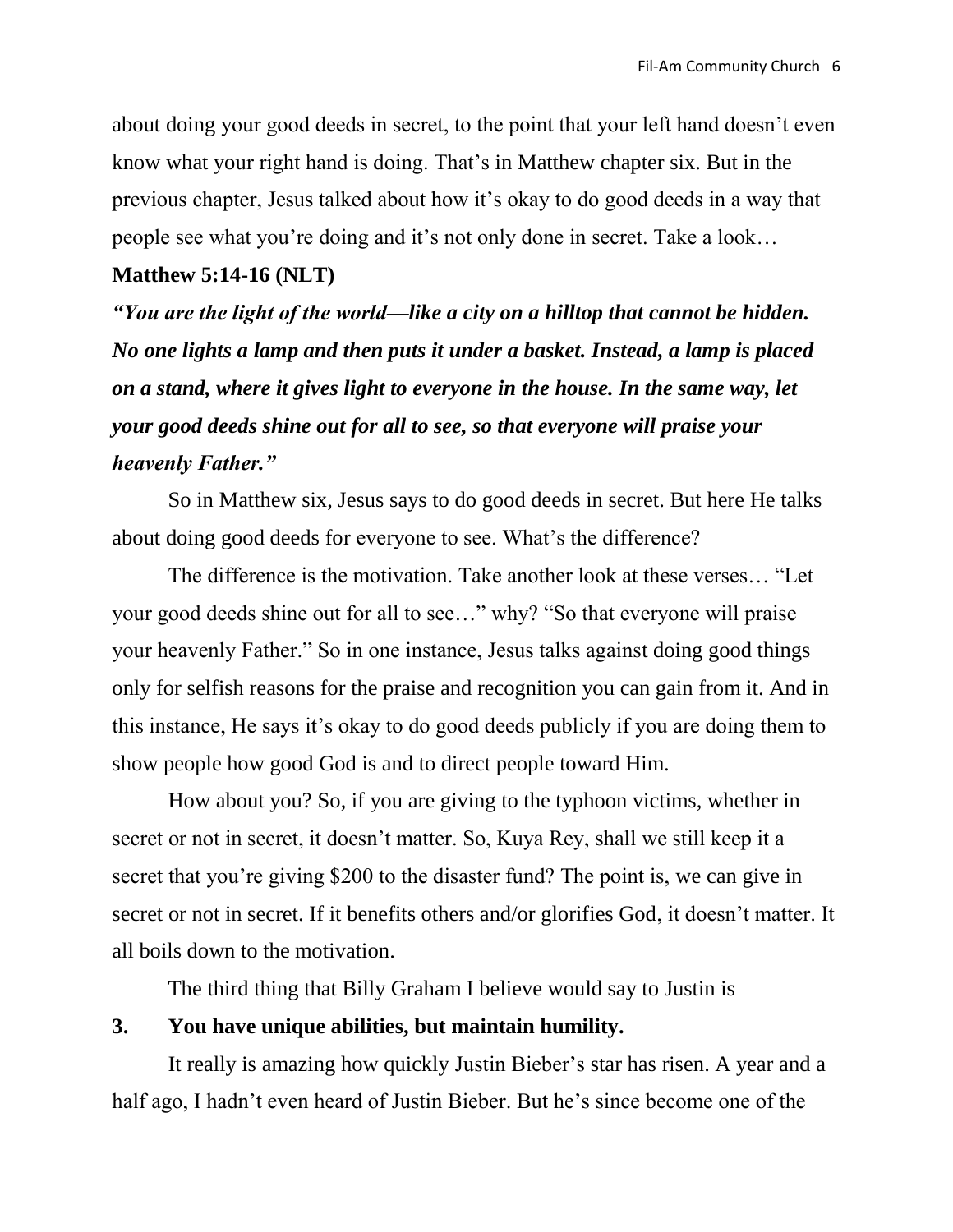best-selling recording artists and most recognizable names and faces in the world, as well as dominating Twitter and YouTube. Which makes you wonder if he can stay grounded in reality.

So I think Billy Graham would say, "Justin, you do have some level of skill and ability. You are able to entertain the masses. Plus, you've got a lot of charisma. But don't let it go to your head. Remember where that all came from. It came from Jesus. So don't get proud; don't get an inflated ego. Remember to practice humility and to think about others."

You know, this is perhaps the greatest trapping of fame, especially for those who hit it big at an early age. You see it all the time. How many child stars and teen heartthrobs have you seen utterly ruined as a result of their fame? It's easy for us to become full of ourselves and begin to think that we're more important than we really are, while at the same time looking down on others. We're actually warned against this in the New Testament book of Romans, chapter 12…

## **Romans 12:3-5 (NLT)**

*"Don't think you are better than you really are. Be honest in your evaluation of yourselves, measuring yourselves by the faith God has given us. Just as our bodies have many parts and each part has a special function, so it is with Christ's body. We are many parts of one body, and we all belong to each other."*

Now, I do not believe that God wants us to develop an inferiority complex. That's not what humility is. Humility is not thinking less of yourself; it's thinking of yourself less. God want us to recognize our strengths and weaknesses and to know what we're good at. But God does not want us to develop a superiority complex either.

In the next book in the New Testament—1st Corinthians—we're reminded that even though we might have specific abilities that empower us to make a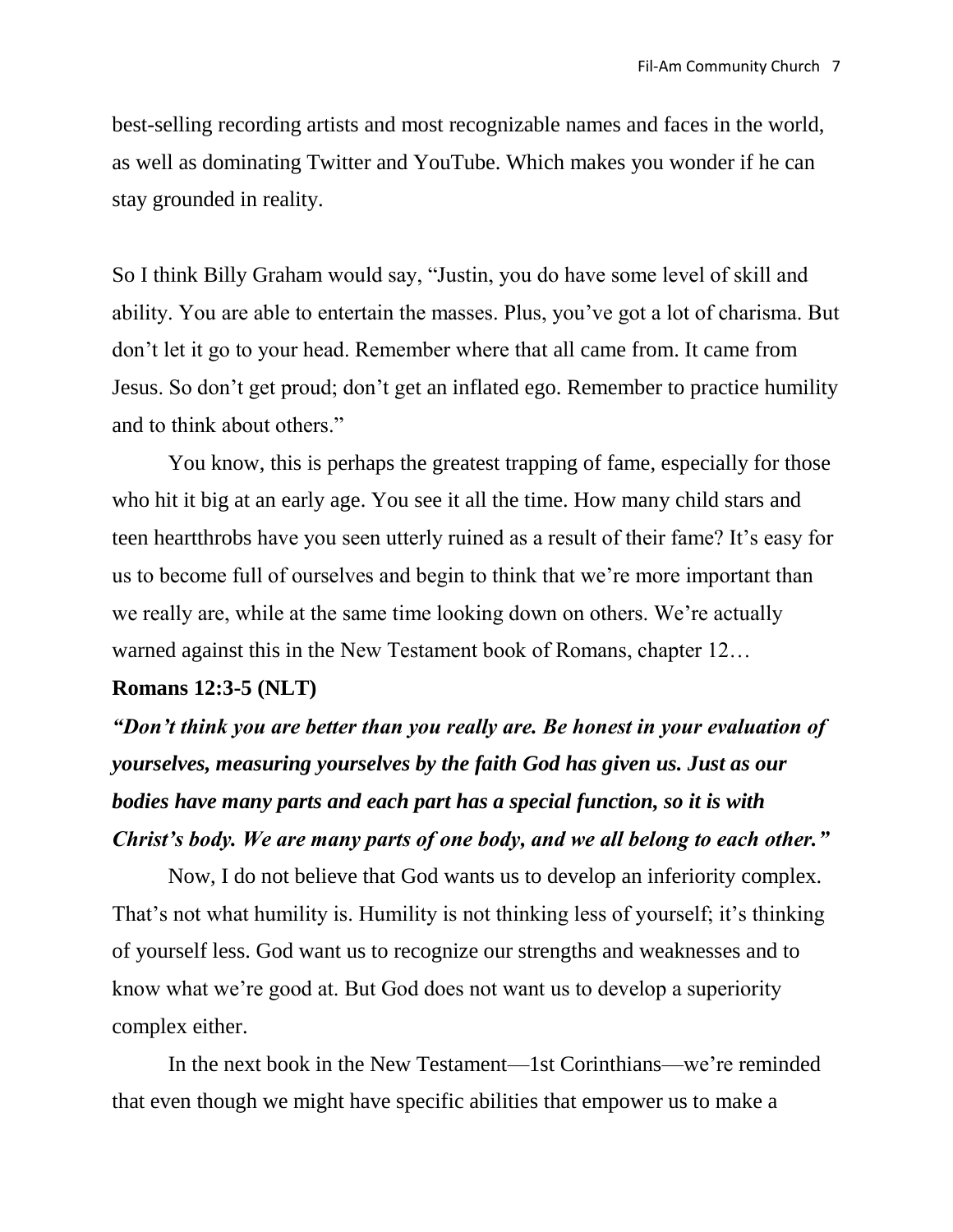unique contribution to the Church and to society, the contributions that others make are just as important if not more important. And that includes those who don't receive as much recognition or as much credit for what they do.

# **1 Corinthians 12:22-23 (NLT)**

*"Some parts of the body that seem weakest and least important are actually the most necessary. And the parts we regard as less honorable are those we clothe with the greatest care."*

Finally, Billy Graham would say

#### **4. Stay true to your faith.**

Earlier, I read a quote from Justin Bieber. He went on in that same interview to say…

**"I'm a Christian, I believe in God, I believe that Jesus died on a cross for my sins. I believe that I have a relationship and I'm able to talk to Him and really, He's the reason I'm here, so I definitely have to remember that. As soon as I start forgetting, I've got to click back and be like, you know, this is why I'm here."**

~ Justin Bieber in an interview with The Associated Press

Now, I don't know Justin Bieber. From what I understand his mother is a Christian, and she really struggled with the idea of her son being signed to a secular recording contract. She would have preferred a Christian label with a Christian agent and manager. And so at that time she actively sought the advice and prayers of her church.

I also understand that kids do not inherit faith. Just because a parent is a Christ-follower does not mean that the child will be. But from that quote, it appears that he at least has a head-knowledge about Jesus and about what's really important. He knows the importance of having faith in Christ and receiving the forgiveness that Jesus offers. And I hope it goes beyond a head-knowledge. I truly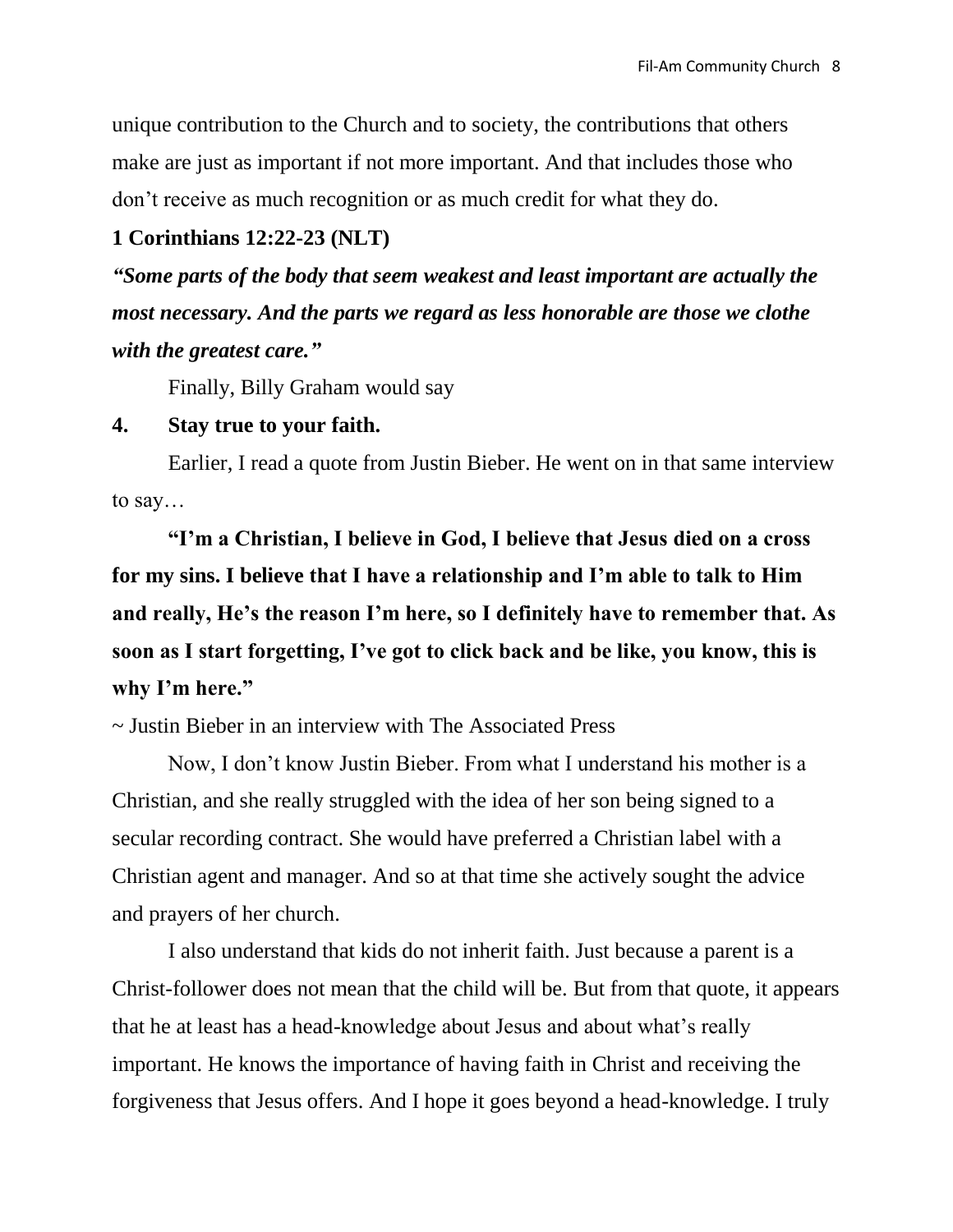hope he has a solid faith in Jesus and that he remains true to it throughout his life.

Now, I know Justin Bieber is just a teenager… he's still young… and he'll need to work out his faith over the years.

But I've got to say, I'm concerned about him because I've heard other young stars say similar things and then go on to throw everything away. I think anyone that's in the spotlight like Justin could use our prayer support.

God has a purpose for his life just like for any of us. But do you know he was born out of wedlock? His mom was a teen-ager when she conceived him and she was a Christian. Many told her to get an abortion but she didn't because of her faith. God honored that by giving her a talented and famous child. Justin Bieber needs our prayers so that he can use his platform to give glory to God.

Just think about the impact on our culture someone like Justin Bieber could have if he lives a life of integrity and remains devoted to following Jesus. And think about the impact your prayers could have if your prayers help make that happen.

I think Billy Graham would remind Bieber to not neglect his faith… to consistently seek to grow and know Jesus better. Billy Graham should know because he himself did not neglect his faith for 95 years and consistently sought to grow and know Jesus better. Because of that, untold millions have come to know Jesus through his ministry. He has become famous all around the world that heads of states in the US and nations around the world sought him for advice and counsel through the years. Because of his humility and integrity, he has always been on the top ten of America's most admired men since 1955. He has tried to guard his integrity so much that he wouldn't ride an elevator if there was only a woman and him alone in it. Unless it was his wife. And he wouldn't drive a car with only a woman as a passenger. Unless it was his wife.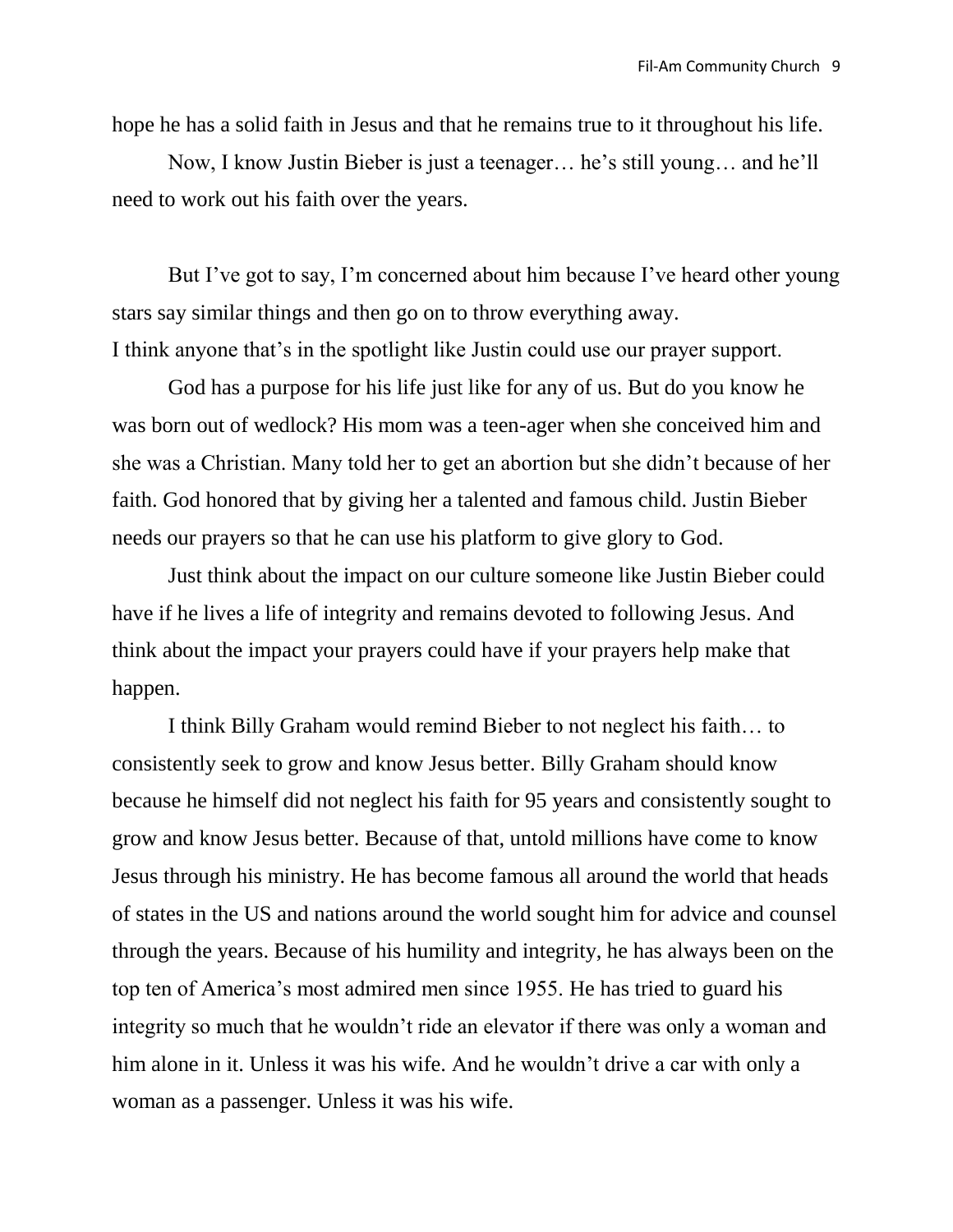Now, I think Billy Graham would also warn Justin about worldviews and beliefs that might dilute or minimize his faith.

I think he would tell Bieber the same thing that Paul told Timothy…

#### **1 Timothy 4:16 (NIV/NLT)**

*"Watch your life and doctrine closely. Stay true to what is right for the sake of your own salvation and the salvation of those who hear you."*

#### **1 Timothy 6:9-12 (NLT)**

*"…People who long to be rich fall into temptation and are trapped by many foolish and harmful desires that plunge them into ruin and destruction. For the love of money is the root of all kinds of evil. And some people, craving money, have wandered from the true faith and pierced themselves with many sorrows. But you, Timothy, are a man of God; so run from all these evil things. Pursue righteousness and a godly life, along with faith, love, perseverance, and gentleness. Fight the good fight for the true faith. Hold tightly to the eternal life to which God has called you, which you have confessed so well before many witnesses."*

I think Graham would say something similar to Justin Bieber, because the alternative is that Bieber's faith could be pushed more and more to the background. Even if he doesn't completely turn his back on Jesus, it's possible that he just neglects his relationship with Jesus until He's no longer that important to him. If that happens—even if Bieber continues to set a good example and do good things—he will have lost the most important thing in his life. In the book of Revelation, the apostle John wrote about how this happened to an entire church. Writing in the words of Jesus, this church was told…

#### **Revelation 2:2-5 (NIV)**

*"I know your deeds, your hard work and your perseverance… You have persevered and have endured hardships for my name, and have not grown*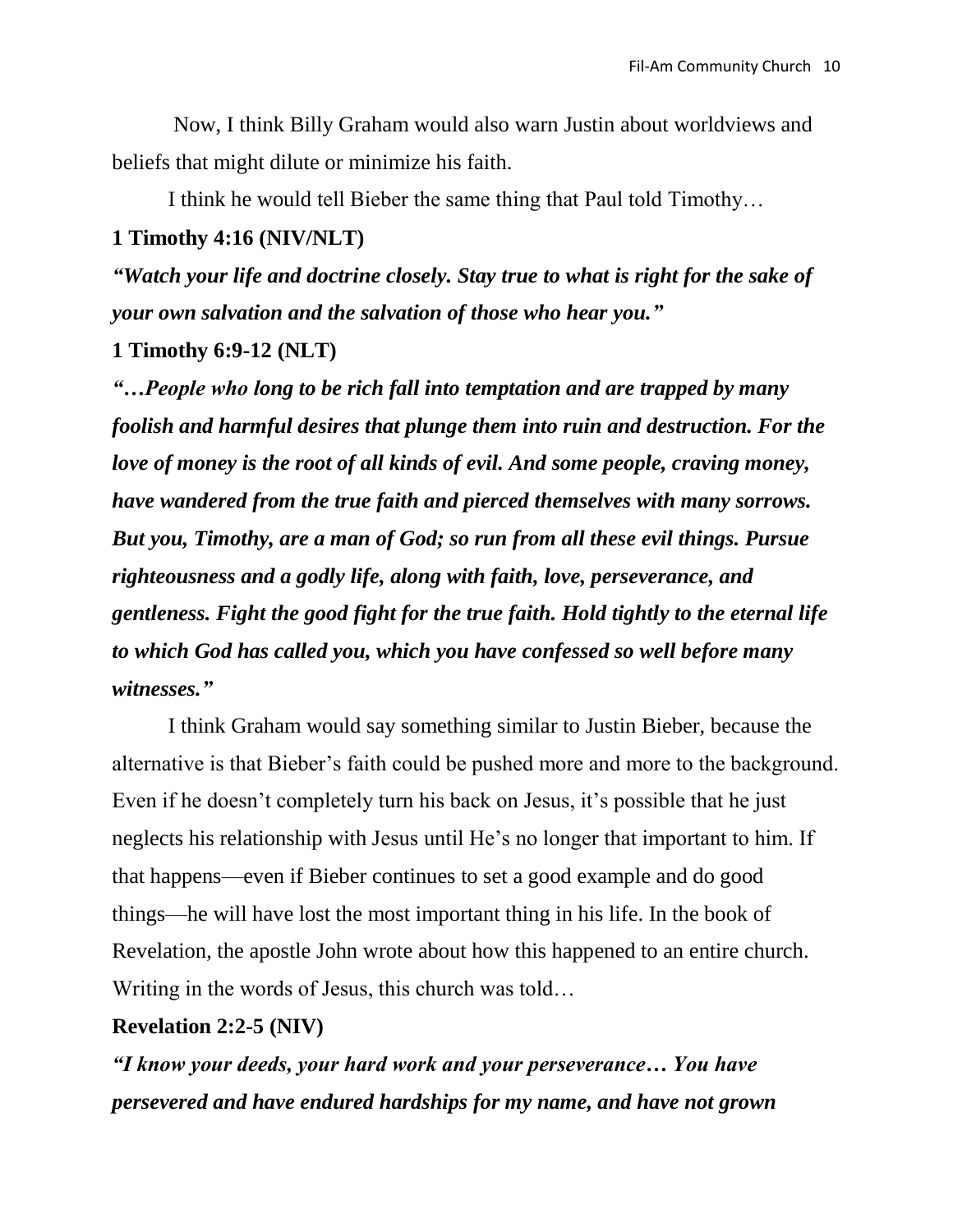*weary. "Yet I hold this against you: You have forsaken the love you had at first. Consider how far you have fallen!"*

I'm concerned that this could happen to Justin Bieber. I'm concerned this could happen to each and every one of us, too, if we allow the busyness of life—even good things—to crowd Jesus out. In a marriage, you have to intentionally devote time for each other. It's the same way in our relationship with Jesus. We have to intentionally make time for Him.

When he was 17, Bieber was recently asked about his views on abortion. And he responded by saying that he didn't believe in abortion because it's killing a baby. I guess he realized that he himself wouldn't exist in this world if not for his God-fearing mom. Nevertheless, he took an unpopular stand in a world that goes against it. The standard line is that a woman has the right to control her own body and so it's a personal decision. But instead of trying to stay politically correct or neutral, Bieber made his thoughts known and expressed his faith in defending the life of the unborn. And I applaud him for that.

So let me ask you, are you true to your faith? Is it a priority to you, and do you nurture your relationship with Jesus? Or do you neglect it? Are you vulnerable to the competing worldviews today? Are you willing to compromise Bible values because of the opinions of those around you? Are you willing to overlook certain sins just because it's considered normal in our world today?

Listen, as Christ-followers, we need to extend compassion and understanding and tolerance toward others, even toward those who do things and say things we don't agree with. There are a lot of issues that are not cut and dry, and people face difficult decisions and impulses. But at the same time, we cannot condone sin. We can understand the struggles people face, empathize with them,